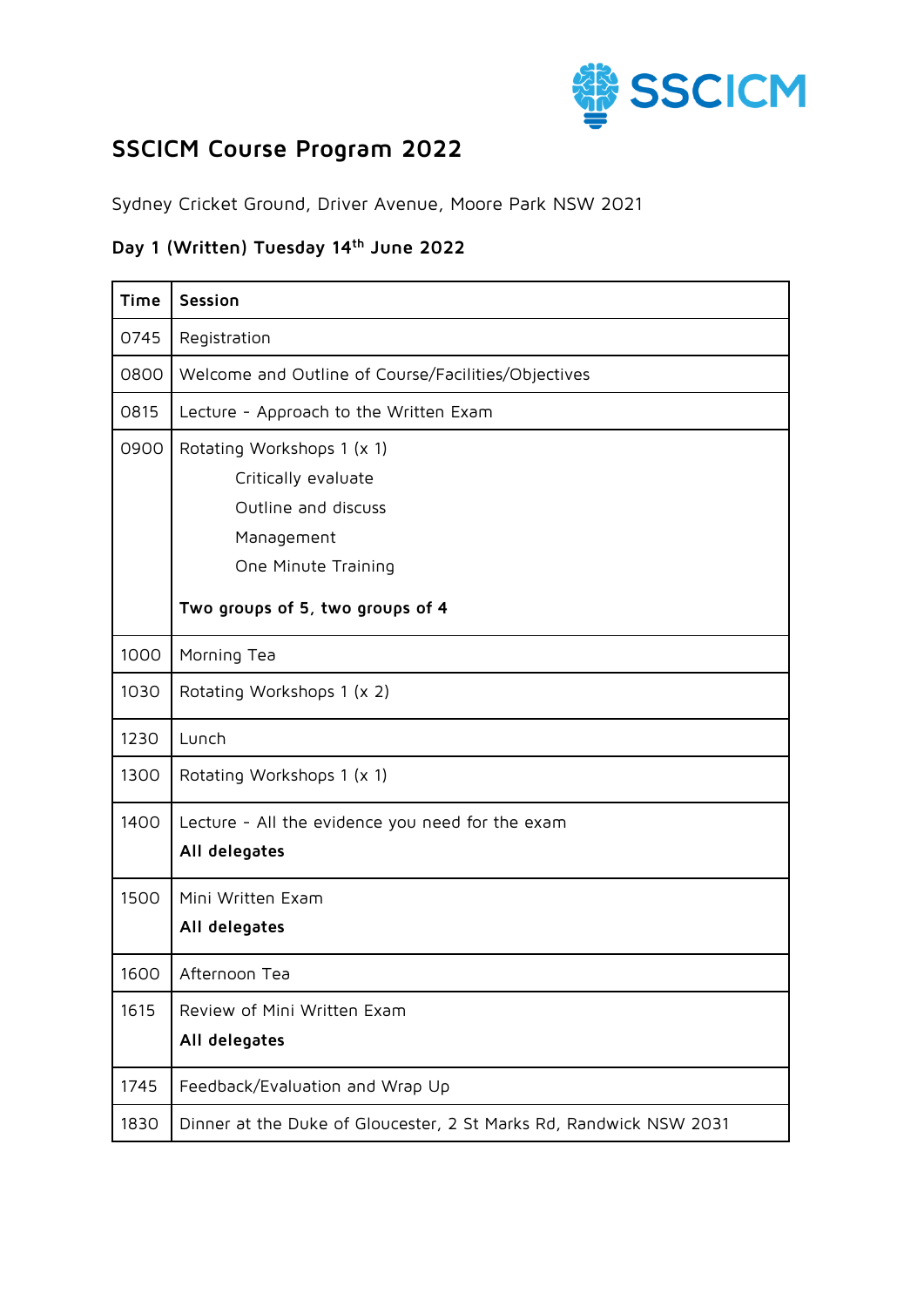

# **SSCICM Course Program**

#### **Day 2 – (Clinical) Wednesday 15 th June 2022**

| <b>Time</b> | Session                                                                                                                               |
|-------------|---------------------------------------------------------------------------------------------------------------------------------------|
| 0745        | Outline of Day                                                                                                                        |
| 0800        | Lecture - What to expect in the Hot Cases                                                                                             |
| 0845        | Difficult conversations - interactive session                                                                                         |
| 0945        | Rotating Workshops 2 (x 1)<br>Simulated Hot Cases<br>Pause and Discuss Vivas - Practical, Radiology, Communication<br>Six groups of 3 |
| 1030        | Morning Tea                                                                                                                           |
| 1100        | Rotating Workshops 2 (x 2)                                                                                                            |
| 1230        | Lunch                                                                                                                                 |
| 1315        | Rotating Workshops 2 (x 2)                                                                                                            |
| 1445        | Afternoon Tea                                                                                                                         |
| 1515        | Rotating Workshops 2 (x1)                                                                                                             |
| 1600        | Lecture - What to expect in the Vivas                                                                                                 |
| 1645        | Feedback/Evaluation and Wrap Up                                                                                                       |
| 1700        | Drinks and canapes at the SCG                                                                                                         |